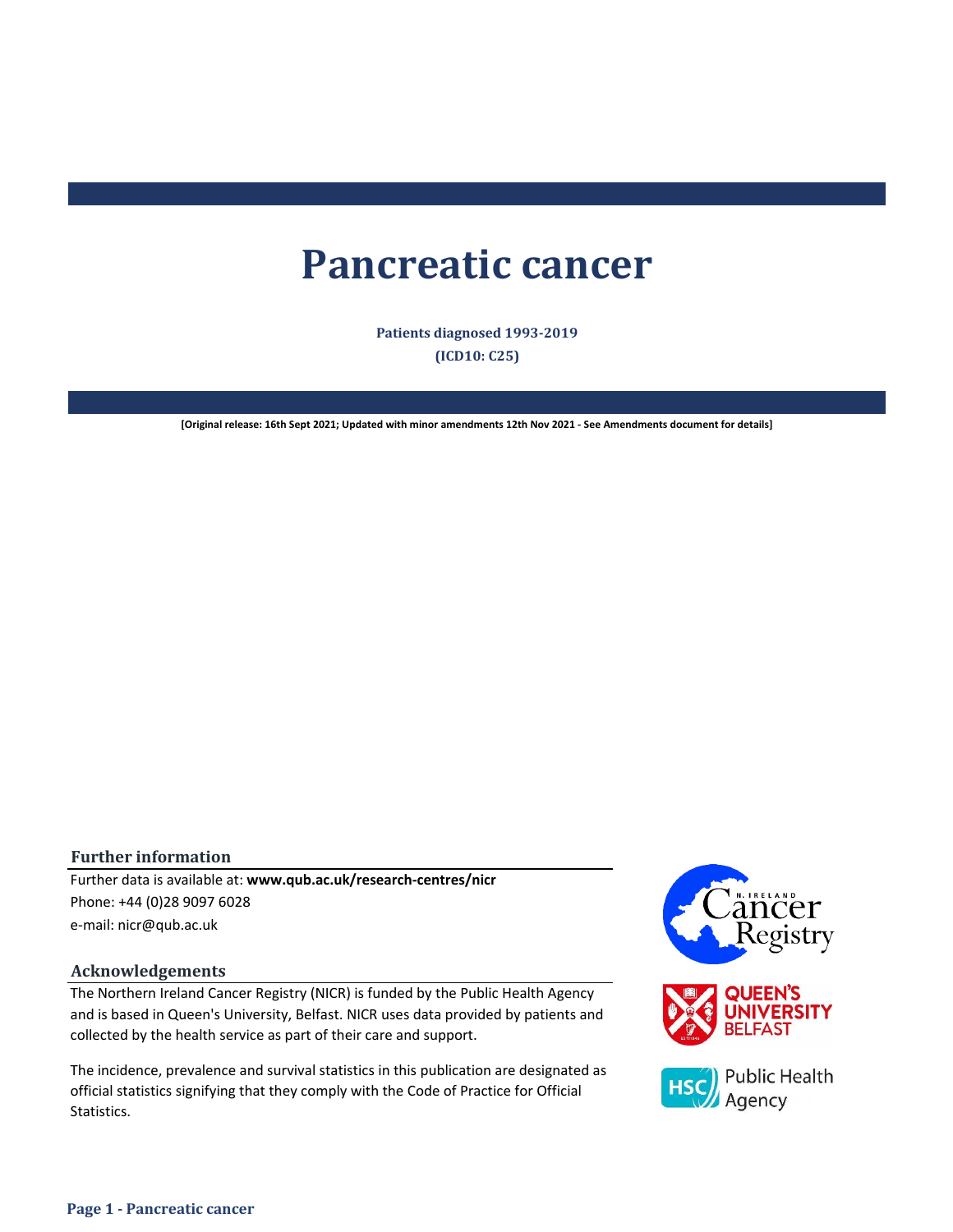# **Incidence**

During 2015-2019:

- There were 144 male and 122 female cases of pancreatic cancer diagnosed each year.
- Pancreatic cancer made up 2.9% of all male, and 2.5% of all female cancers (ex NMSC).

▪ The risk of developing pancreatic cancer before the age of 75 was 1 in 107.9 for men and 1 in 156.2 for women, while before the age of 85 the risk was 1 in 54.1 for men and 1 in 74.0 for women.

### **Incidence by age at diagnosis** *- Pancreatic cancer, Cases in 2015-2019*

```
During 2015-2019:
```
▪ The median age at diagnosis was 72 for men and 74 for women.

**Example 2** Cancer risk increased with age, with 41.0% of men and 49.2% of women aged 75 years or more at diagnosis.

■ 8.6% of cases were diagnosed among those aged under 55.

| Age at    | Average cases per year |               |                   |  |  |  |  |  |
|-----------|------------------------|---------------|-------------------|--|--|--|--|--|
| diagnosis | <b>Male</b>            | <b>Female</b> | <b>Both sexes</b> |  |  |  |  |  |
| $-54$     | 12                     | 9             | 23                |  |  |  |  |  |
| 54 - 64   | 25                     | 14            | 39                |  |  |  |  |  |
| 65 - 74   | 48                     | 37            | 85                |  |  |  |  |  |
| $75 +$    | 59                     | 60            | 119               |  |  |  |  |  |
| All ages  | 144                    | 122           | 266               |  |  |  |  |  |



### **Incidence by year of diagnosis** *- Pancreatic cancer, Cases in 1995-2019*

▪ Among males the number of cases of pancreatic cancer increased by 34.6% from an annual average of 107 cases in 2010-2014 to 144 cases in 2015-2019.

▪ Among females the average number of cases of pancreatic cancer each year did not change between 2010-2014 and 2015-2019 with an average of 122 cases diagnosed each year in both five-year periods.

| <b>Year of</b><br>diagnosis | <b>Male</b> | <b>Female</b> | <b>Both</b><br>sexes |
|-----------------------------|-------------|---------------|----------------------|
| 2010                        | 89          | 105           | 194                  |
| 2011                        | 96          | 118           | 214                  |
| 2012                        | 125         | 129           | 254                  |
| 2013                        | 111         | 129           | 240                  |
| 2014                        | 116         | 128           | 244                  |
| 2015                        | 150         | 131           | 281                  |
| 2016                        | 139         | 113           | 252                  |
| 2017                        | 146         | 122           | 268                  |
| 2018                        | 152         | 116           | 268                  |
| 2019                        | 132         | 128           | 260                  |



*NMSC: Non-melanoma skin cancer Note: Annual averages have been rounded to the nearest integer. Sums of numbers in table rows or columns may thus differ slightly from the given total.*

### **Page 2 - Pancreatic cancer**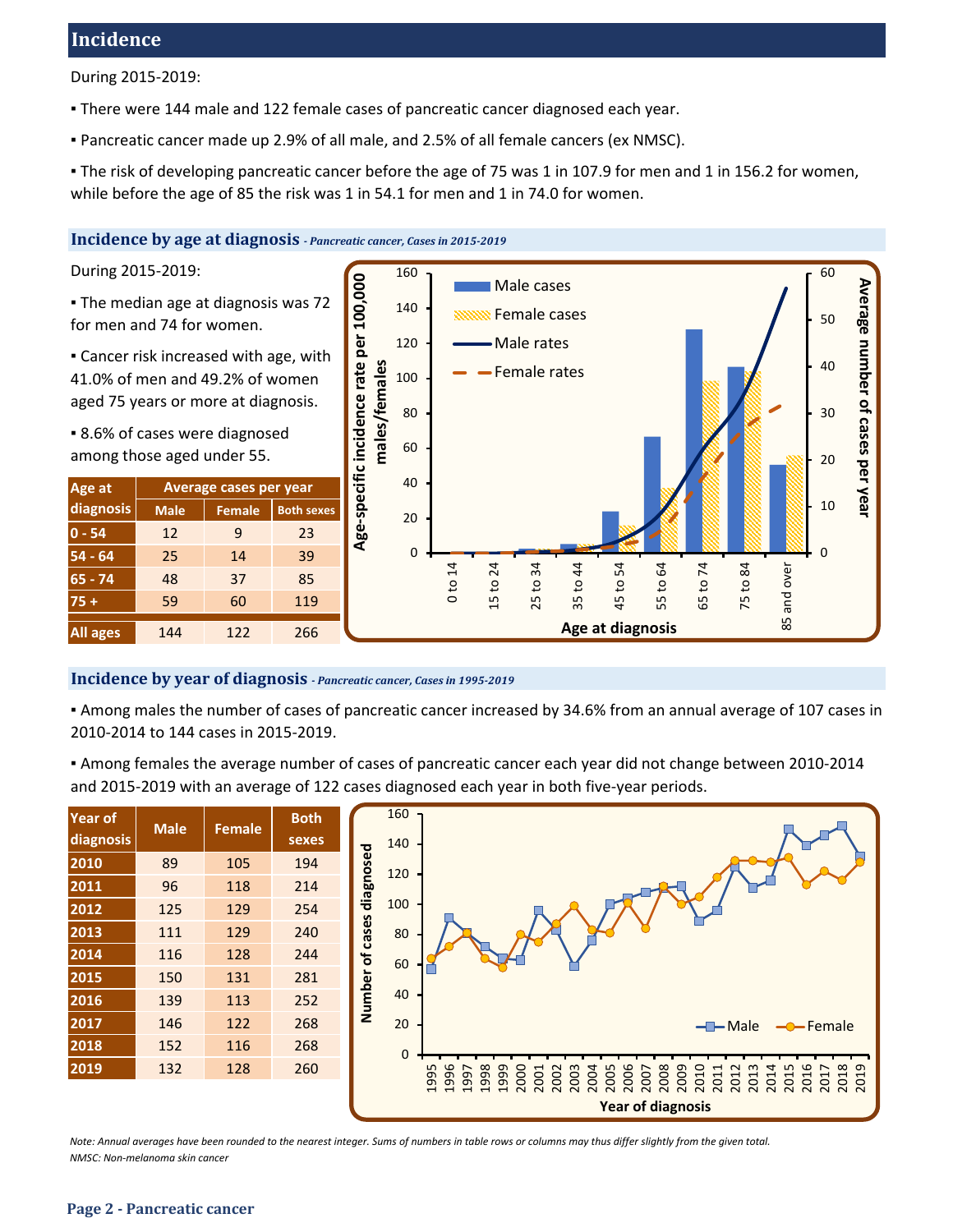### **Trends in age-standardised incidence rates** *- Pancreatic cancer, Cases in 1995-2019*

▪ Among males age-standardised incidence rates of pancreatic cancer increased by 20.2% from 16.8 per 100,000 person years in 2010-2014 to 20.2 cases per 100,000 persons years in 2015-2019. This difference was statistically significant.

▪ Among females age-standardised incidence rates of pancreatic cancer decreased by 7.9% from 15.2 per 100,000 person years in 2010-2014 to 14.0 cases per 100,000 persons years in 2015-2019. This difference was not statistically significant.



Age-standardised incidence rates illustrate the change in the number of cases within a population of a fixed size and age structure (2013 European Standard).

They thus represent changes other than those caused by population growth and/or ageing.

Trends can also be influenced by changes in how cancer is classified and coded. (e.g. the move from ICD-0-2 to ICD-0-3 in 2019).

### **Incidence by deprivation quintile** *- Pancreatic cancer, Cases in 2015-2019*

The annual number of cases during 2015-2019 varied in each deprivation quintile due to variations in population size and age.

After accounting for these factors, incidence rates:

 ▪ in the most socio-economically deprived areas did not vary significantly from the NI average.

vary significantly from the NI average.

| <b>Deprivation quintile</b>        | <b>Average cases per year</b> |               |                   |  |  |  |  |
|------------------------------------|-------------------------------|---------------|-------------------|--|--|--|--|
|                                    | <b>Male</b>                   | <b>Female</b> | <b>Both sexes</b> |  |  |  |  |
| <b>Least deprived (Quintile 1)</b> | 29                            | 25            | 54                |  |  |  |  |
| <b>Quintile 2</b>                  | 30                            | 27            | 57                |  |  |  |  |
| <b>Quintile 3</b>                  | 27                            | 25            | 52                |  |  |  |  |
| <b>Quintile 4</b>                  | 29                            | 24            | 53                |  |  |  |  |
| <b>Most deprived (Quintile 5)</b>  | 28                            | 21            | 49                |  |  |  |  |
| <b>Northern Ireland</b>            | 144                           | 122           | 266               |  |  |  |  |

compare incidence rates in each deprivation quintile with the Northern Ireland incidence rate.

A value above 100 means that incidence rates in that deprivation quintile are greater than the Northern Ireland average.

This measure takes account of population size and age structure. Differences are thus not a result of these factors.



▪ in the least socio-economically deprived areas did not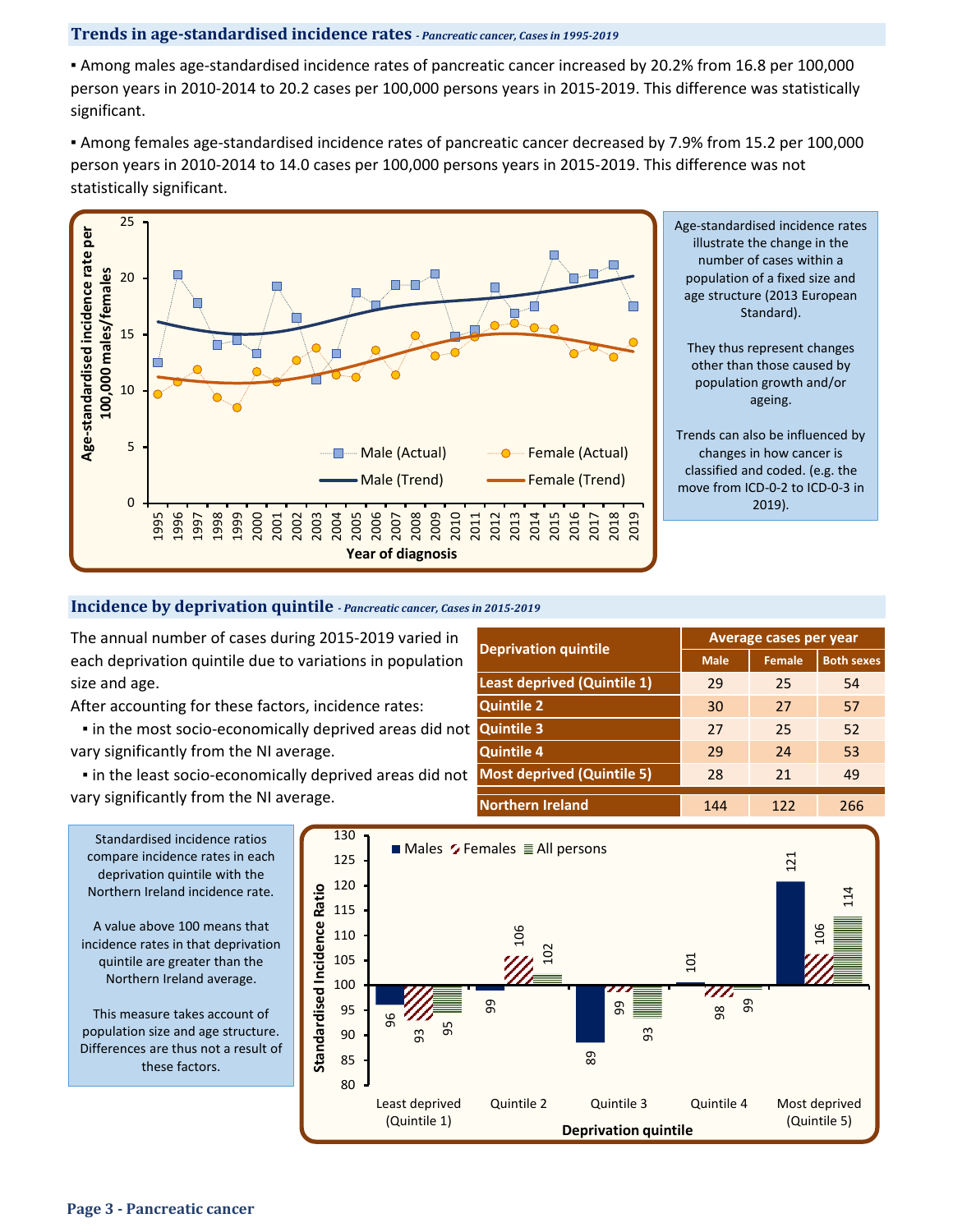### **Incidence by Health and Social Care Trust (HSCT)** *- Pancreatic cancer, Cases in 2015-2019*

The annual number of cases during 2015-2019 varied in each HSCT due to variations in population size and age.

After accounting for these factors, incidence rates: **Belfast HSCT** 

- **.** in Belfast HSCT did not vary significantly from the NI average.
- . in Northern HSCT did not vary significantly from the NI average.
- **.** in South-Eastern HSCT did not vary significantly from the NI average.
- **.** in Southern HSCT did not vary significantly from the NI average.
- **.** in Western HSCT did not vary significantly from the NI average.





Standardised incidence ratios compare incidence rates in each HSC Trust with the Northern Ireland incidence rate. A value above 100 means that incidence rates in that HSC Trust are greater than the NI average.

This measure takes account of population size and age structure. Differences are thus not a result of these factors.

Data for Local Government Districts and Parliamentary Constituencies are available at www.qub.ac.uk/researchcentres/nicr

### **Incidence by method of most recent admission to hospital** *- Pancreatic cancer, Cases in 2015-2019*

During 2015-2019:

■ 36.8% of cases had an emergency admission to hospital recorded up to 30 days prior to their cancer diagnosis. **Emergency admission**

▪ 36.6% of male cases had an emergency admission up to **Elective admission** 30 days prior to diagnosis, compared to 37.0% of female cases.

▪ In 25.7% of diagnosed cases there was no record of a hospital inpatient admission up to 30 days prior to diagnosis.





Admission method refers to the most recent hospital inpatient admission that a patient had prior to cancer diagnosis, regardless of reason for the admission.

Admissions are considered up to a maximum of 30 days prior to diagnosis. Admissions up to two days post diagnosis are also considered to allow for a reasonable margin or error in data recording.

The majority of patients with no inpatient admission recorded prior to diagnosis are likely to have been diagnosed via an outpatient route.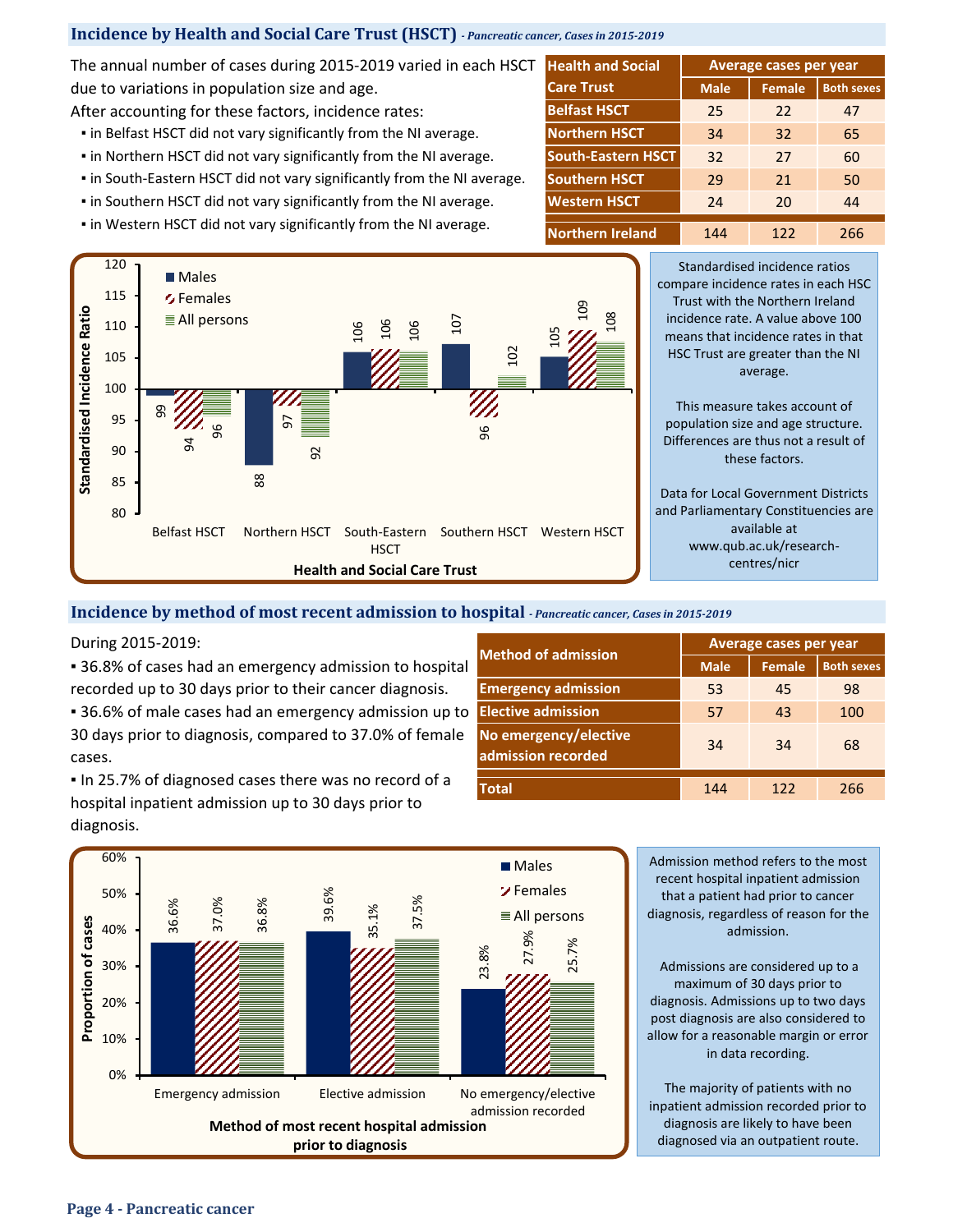## **Incidence by stage at diagnosis** *- Pancreatic cancer, Cases in 2015-2019*

During 2015-2019:

▪ 87.4% of cases diagnosed had a stage assigned.

■ 12.3% of cases were diagnosed at stage I. (14.1% of staged cases)

 ▪ 49.6% of cases were diagnosed at stage IV. (56.8% of staged cases)

 ▪ Among cases which were staged, 57.0% of male cases were diagnosed at stage IV, compared to 56.5% of female cases.

|                           | Average cases per year |                                                                                                                               |     |  |  |  |  |  |
|---------------------------|------------------------|-------------------------------------------------------------------------------------------------------------------------------|-----|--|--|--|--|--|
| <b>Stage at diagnosis</b> | <b>Male</b>            | <b>Female</b><br><b>Both sexes</b><br>33<br>18<br>15<br>19<br>18<br>37<br>12<br>19<br>31<br>59<br>132<br>73<br>16<br>34<br>17 |     |  |  |  |  |  |
| <b>Stage I (Early)</b>    |                        |                                                                                                                               |     |  |  |  |  |  |
| <b>Stage II</b>           |                        |                                                                                                                               |     |  |  |  |  |  |
| <b>Stage III</b>          |                        |                                                                                                                               |     |  |  |  |  |  |
| <b>Stage IV (Late)</b>    |                        |                                                                                                                               |     |  |  |  |  |  |
| <b>Unknown</b>            |                        |                                                                                                                               |     |  |  |  |  |  |
| <b>All stages</b>         | 144                    | 122                                                                                                                           | 266 |  |  |  |  |  |



Cancer stage describes the size of a cancer and how far it has grown and spread.

This information is used to help decide what treatments are needed.

The classification used here to stage cancer is the TNM classification (Version 7 prior to 2018, Version 8 from 2018 onwards).

# **Survival**

▪ 18.4% of patients were alive one year and 4.0% were alive five years from a pancreatic cancer diagnosis in 2010- 2014. (observed survival)

▪ Age-standardised net survival (ASNS), which removes the effect of deaths from causes unrelated to cancer, was 22.5% one year and 6.2% five years from a pancreatic cancer diagnosis in 2010-2014.

▪ Five-year survival (ASNS) for pancreatic cancer patients diagnosed in 2010-2014 was 5.6% among men and 7.0% among women.

| Gender                                                                                                                                                                                                                        | <b>Observed survival</b> |                   | <b>Age-standardised</b><br>net survival |                   | III One-year<br><b>■ Five-years</b> |        |  |      |     |  |       |
|-------------------------------------------------------------------------------------------------------------------------------------------------------------------------------------------------------------------------------|--------------------------|-------------------|-----------------------------------------|-------------------|-------------------------------------|--------|--|------|-----|--|-------|
|                                                                                                                                                                                                                               | One-year                 | <b>Five-years</b> | One-year                                | <b>Five-years</b> |                                     |        |  |      |     |  | 22.0% |
| <b>Male</b>                                                                                                                                                                                                                   | 20.0%                    | 4.0%              | 22.0%                                   | 5.6%              | Male                                |        |  |      |     |  |       |
| <b>Female</b>                                                                                                                                                                                                                 | 16.9%                    | 4.0%              | 23.7%                                   | 7.0%              |                                     |        |  | 5.6% |     |  |       |
| <b>Both sexes</b>                                                                                                                                                                                                             | 18.4%                    | 4.0%              | 22.5%                                   | 6.2%              |                                     |        |  |      |     |  |       |
| Observed survival is the proportion of patients still alive one/five<br>years after diagnosis. However, in this measure patients may have<br>died from causes unrelated to their cancer.                                      |                          |                   |                                         |                   |                                     | Female |  | 7.0% |     |  | 23.7% |
| Age-standardised net survival is the proportion of patients who<br>would survive if the patient could not die from causes unrelated to<br>their cancer. This measure is more typically used in studies of<br>cancer survival. |                          |                   |                                         |                   | <b>Both</b><br>sexes                |        |  | 6.2% |     |  | 22.5% |
| 0%<br>5%<br>10%<br>20%<br>15%<br>Age-standardised net survival (%)                                                                                                                                                            |                          |                   |                                         |                   |                                     |        |  |      | 25% |  |       |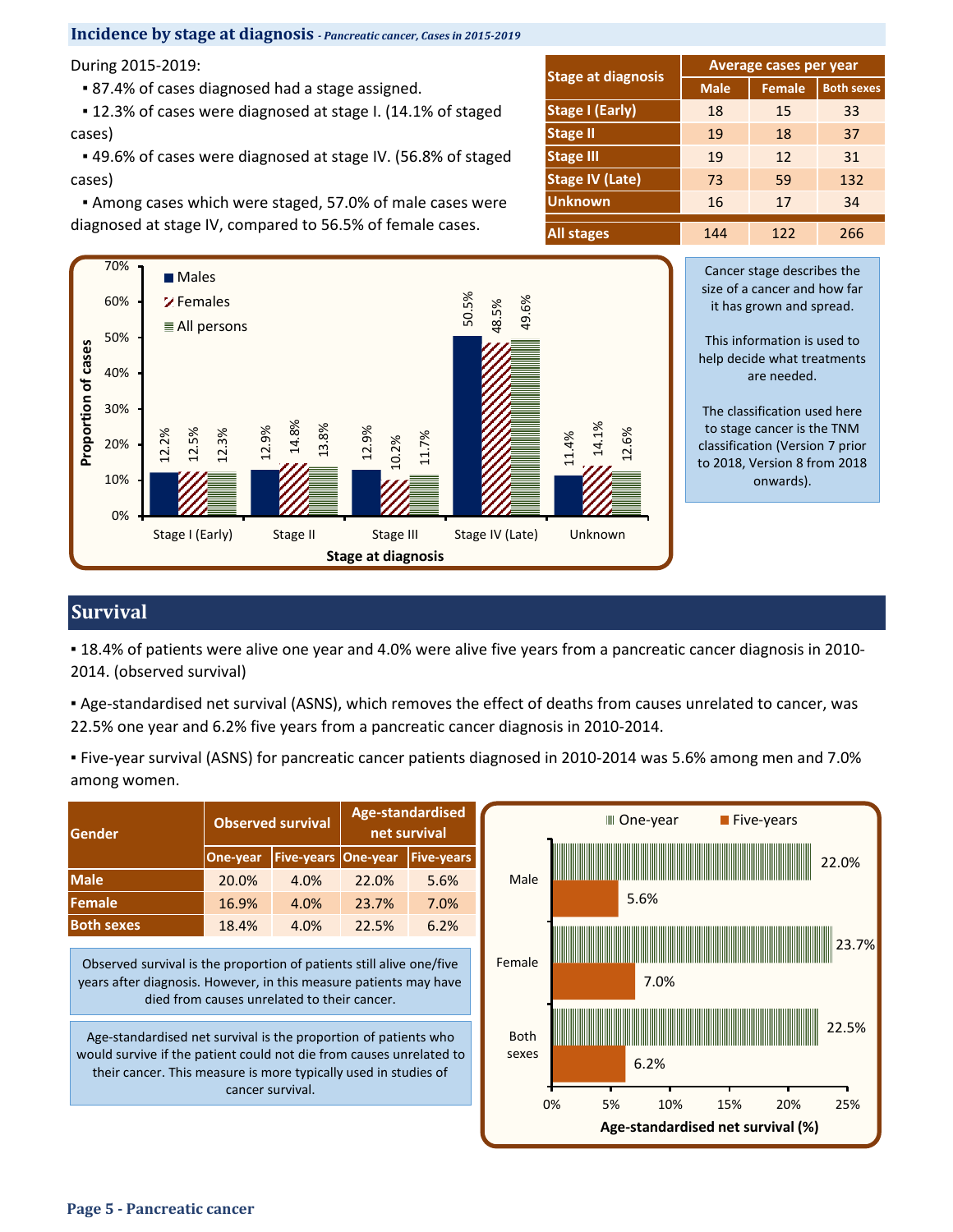### **Trends in survival** *- Pancreatic cancer, Patients diagnosed in 1995-2014*

▪ Among men five-year survival (ASNS) from pancreatic cancer increased from 5.2% in 2005-2009 to 5.6% in 2010-2014. This difference was not statistically significant.

▪ Among women five-year survival (ASNS) from pancreatic cancer increased from 5.0% in 2005-2009 to 7.0% in 2010-2014. This difference was not statistically significant.



### **Survival by age at diagnosis** *- Pancreatic cancer, Patients diagnosed in 2010-2014*

▪ Survival from pancreatic cancer among patients diagnosed in 2010- 2014 was related to patient age with five-year survival higher among younger age groups. In particular:

▪ Five-year net survival ranged from 6.9% among patients aged 15 to 74 at diagnosis to 1.3% among those aged 75 and over.

▪ Five-year net survival among patients aged 75 and over was 1.8% for men and 1.0% for women.



### **Survival by method of most recent admission to hospital** *- Pancreatic cancer, Patients diagnosed in 2010-2014*

**Eive-year survival (ASNS) among** pancreatic cancer patients who had an emergency admission to hospital up to 30 days prior to their cancer diagnosis was 1.3% compared to 10.2% among those with elective admissions and 6.0% among those who had no hospital admissions recorded up to 30 days prior to diagnosis.

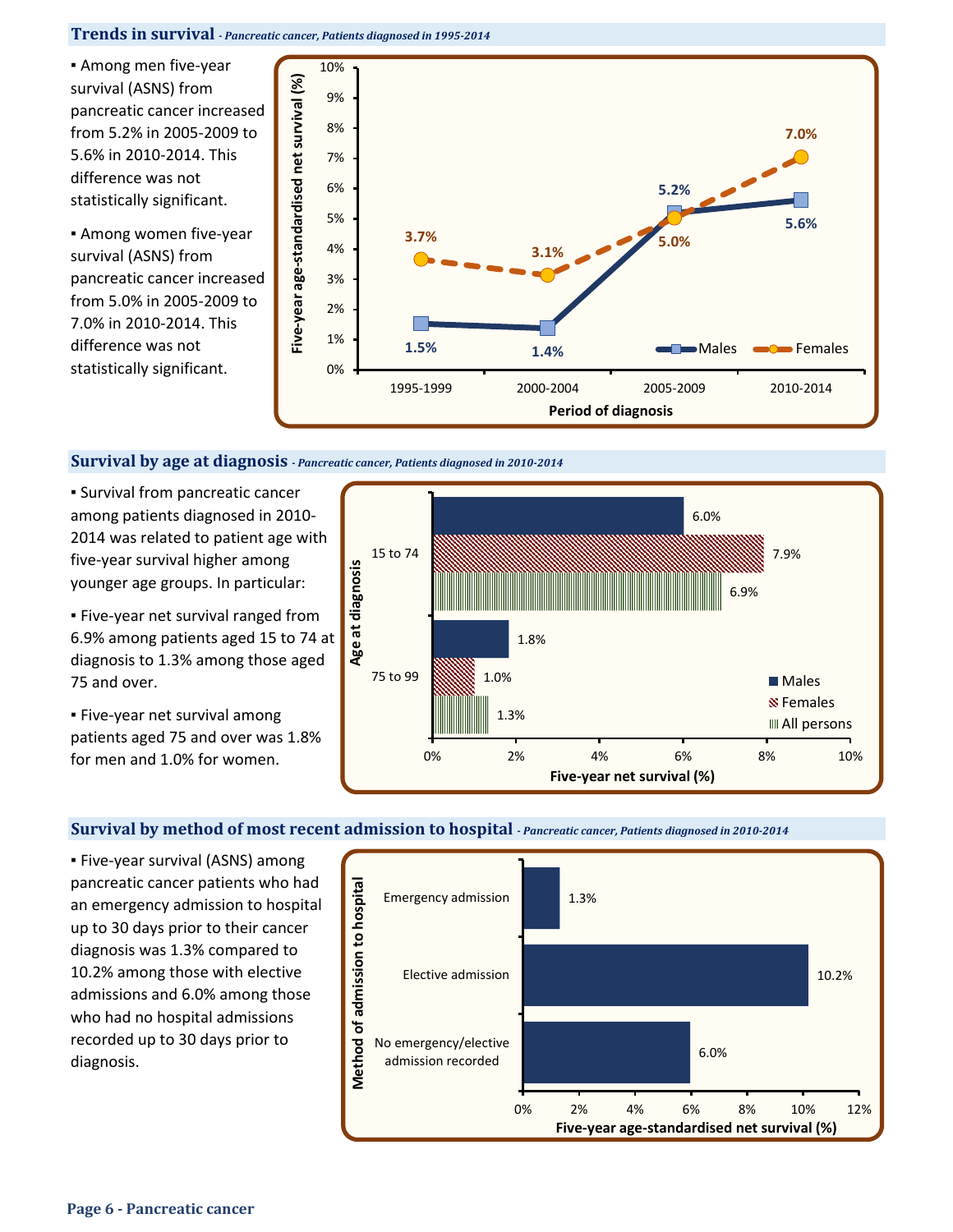### **Survival by stage at diagnosis** *- Pancreatic cancer, Patients diagnosed in 2012-2014*

**• Stage at diagnosis is one of the most** important factors in pancreatic cancer survival with five-year survival decreasing as stage increases.

▪ Five-year survival (ASNS) ranged from 30.7% for early stage (stage I/II) disease to 0.7% for late stage (stage III/IV) disease.

▪ Five-year survival (ASNS) for unstaged cancer was 10.2%.

*Note: Staging information for pancreatic cancer is only available from 2012 onwards*



# **Prevalence**

▪ At the end of 2019, there were 307 people (Males: 159; Females: 148) living with pancreatic cancer who had been diagnosed with the disease during 1995-2019.

25-year prevalence refers to the number of cancer survivors who were alive at the end of 2019, and had been diagnosed with their cancer in the previous 25 years (i.e. 1995-2019).

▪ Of these, 51.8% were male, 30.0% were aged 75 and over, and 39.4% had been diagnosed in the previous year.

| <b>Time since</b><br>diagnosis | 25-year prevalence |                  |                   |             |                 |                   |             |        |                   |  |  |  |
|--------------------------------|--------------------|------------------|-------------------|-------------|-----------------|-------------------|-------------|--------|-------------------|--|--|--|
|                                |                    | <b>Aged 0-74</b> |                   |             | <b>Aged 75+</b> |                   | All ages    |        |                   |  |  |  |
|                                | <b>Male</b>        | <b>Female</b>    | <b>Both sexes</b> | <b>Male</b> | Female          | <b>Both sexes</b> | <b>Male</b> | Female | <b>Both sexes</b> |  |  |  |
| 0-1 year                       | 41                 | 48               | 89                | 13          | 19              | 32                | 54          | 67     | 121               |  |  |  |
| 1-5 years                      | 50                 | 32               | 82                | 20          | 11              | 31                | 70          | 43     | 113               |  |  |  |
| 5-25 years                     | 22                 | 22               | 44                | 13          | 16              | 29                | 35          | 38     | 73                |  |  |  |
| 0-25 years                     | 113                | 102              | 215               | 46          | 46              | 92                | 159         | 148    | 307               |  |  |  |

**Trends in 10-year prevalence** *- Pancreatic cancer, Patients alive at end of each year from 2010-2019*

▪ Among males the number of survivors from pancreatic cancer who had been diagnosed within the previous ten years increased by 36.5% from 104 survivors in 2014 to 142 survivors in 2019.

▪ Among females the number of survivors from pancreatic cancer who had been diagnosed within the previous ten years increased by 28.7% from 101 survivors in 2014 to 130 survivors in 2019.

|                   | 2010 |     |     |     | 2011   2012   2013   2014   2015   2016 |     |     | 2017 | 2018 | 2019 |
|-------------------|------|-----|-----|-----|-----------------------------------------|-----|-----|------|------|------|
| <b>Male</b>       | 72   | 79  | 97  | 84  | 104                                     | 125 | 128 | 131  | 149  | 142  |
| Female            | 67   | 79  | 76  | 85  | 101                                     | 117 | 110 | 107  | 109  | 130  |
| <b>Both sexes</b> | 139  | 158 | 173 | 169 | 205                                     | 242 | 238 | 238  | 258  | 272  |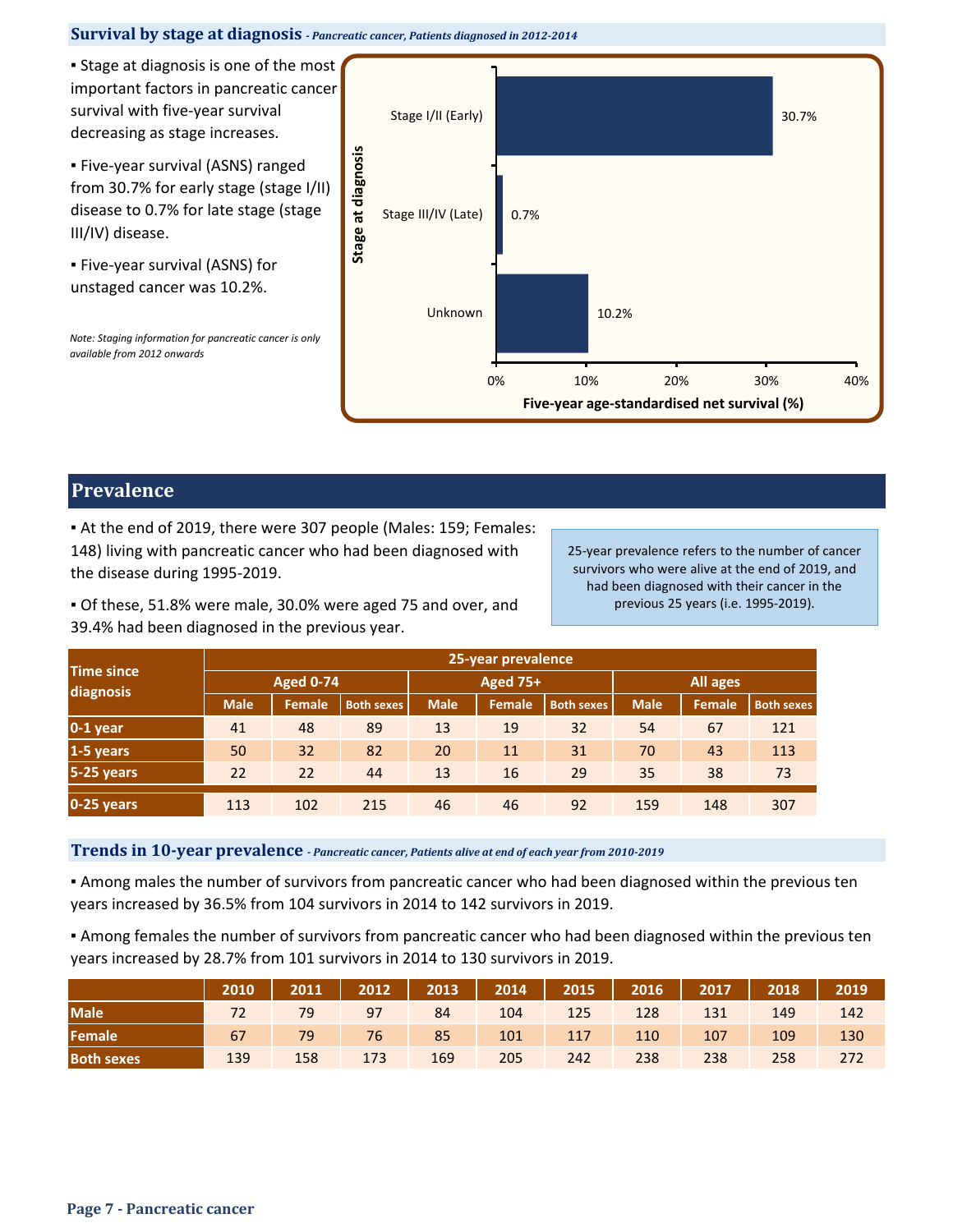# **Mortality**

- During 2015-2019 there were 127 male and 118 female deaths from pancreatic cancer each year.
- Pancreatic cancer made up 5.5% of all male, and 5.6% of all female cancer deaths (ex NMSC).

### **Deaths by age at death** *- Pancreatic cancer, Deaths in 2015-2019*

▪ The median age at death during 2015-2019 was 73 for men and 76 for women.

**.** Risk of death from pancreatic cancer was strongly related to patient age, with 44.9% of men and 54.2% of women aged 75 years or more at time of death.

| Age at     | Average deaths per year |               |                   |  |  |  |  |  |
|------------|-------------------------|---------------|-------------------|--|--|--|--|--|
| death      | <b>Male</b>             | <b>Female</b> | <b>Both sexes</b> |  |  |  |  |  |
| $ 0 - 54 $ | 8                       | 6             | 15                |  |  |  |  |  |
| 55 - 64    | 22                      | 13            | 34                |  |  |  |  |  |
| $65 - 74$  | 40                      | 34            | 74                |  |  |  |  |  |
| $75 +$     | 57                      | 64            | 122               |  |  |  |  |  |
| All ages   | 127                     | 118           | 245               |  |  |  |  |  |

▪ 6.1% of pancreatic cancer deaths occurred among those aged under 55.

### **Deaths by year of death** *- Pancreatic cancer, Deaths in 2010-2019*

▪ Among males the number of deaths from pancreatic cancer increased by 29.6% from an annual average of 98 deaths in 2010-2014 to 127 deaths in 2015-2019.

▪ Among females the number of deaths from pancreatic cancer increased by 0.9% from an annual average of 117 deaths in 2010-2014 to 118 deaths in 2015-2019.

|                   | 2010 |     |     |            |     |                    |                  |     | 2011   2012   2013   2014   2015   2016   2017   2018   2019 |     |
|-------------------|------|-----|-----|------------|-----|--------------------|------------------|-----|--------------------------------------------------------------|-----|
| Male              | 89   | 84  | 103 | 114        | 101 | 118                | $\overline{134}$ | 139 | 124                                                          | 122 |
| Female            | 99   | 113 | 141 | $\sim$ 123 | 107 | $\blacksquare$ 112 | 121              | 127 | 118                                                          | 112 |
| <b>Both sexes</b> | 188  | 197 | 244 | 237        | 208 | 230                | 255              | 266 | 242                                                          | 234 |

### **Trends in age-standardised mortality rates** *- Pancreatic cancer, Deaths in 1995-2019*

▪ Among males age-standardised mortality rates from pancreatic cancer increased by 16.0% between 2010-2014 and 2015-2019 from 15.6 to 18.1 deaths per 100,000 persons years. This difference was not statistically significant.

▪ Among females age-standardised mortality rates from pancreatic cancer decreased by 6.2% between 2010-2014 and 2015-2019 from 14.4 to 13.5 deaths per 100,000 persons years. This difference was not statistically significant.



Mortality data are provided by the Northern Ireland General Registrar Office via the Department of Health.

Counts of the number of deaths are based upon the year that death occurred, and upon the primary cause of death only.

Age-standardised mortality rates remove changes over time caused by population growth and/or ageing.